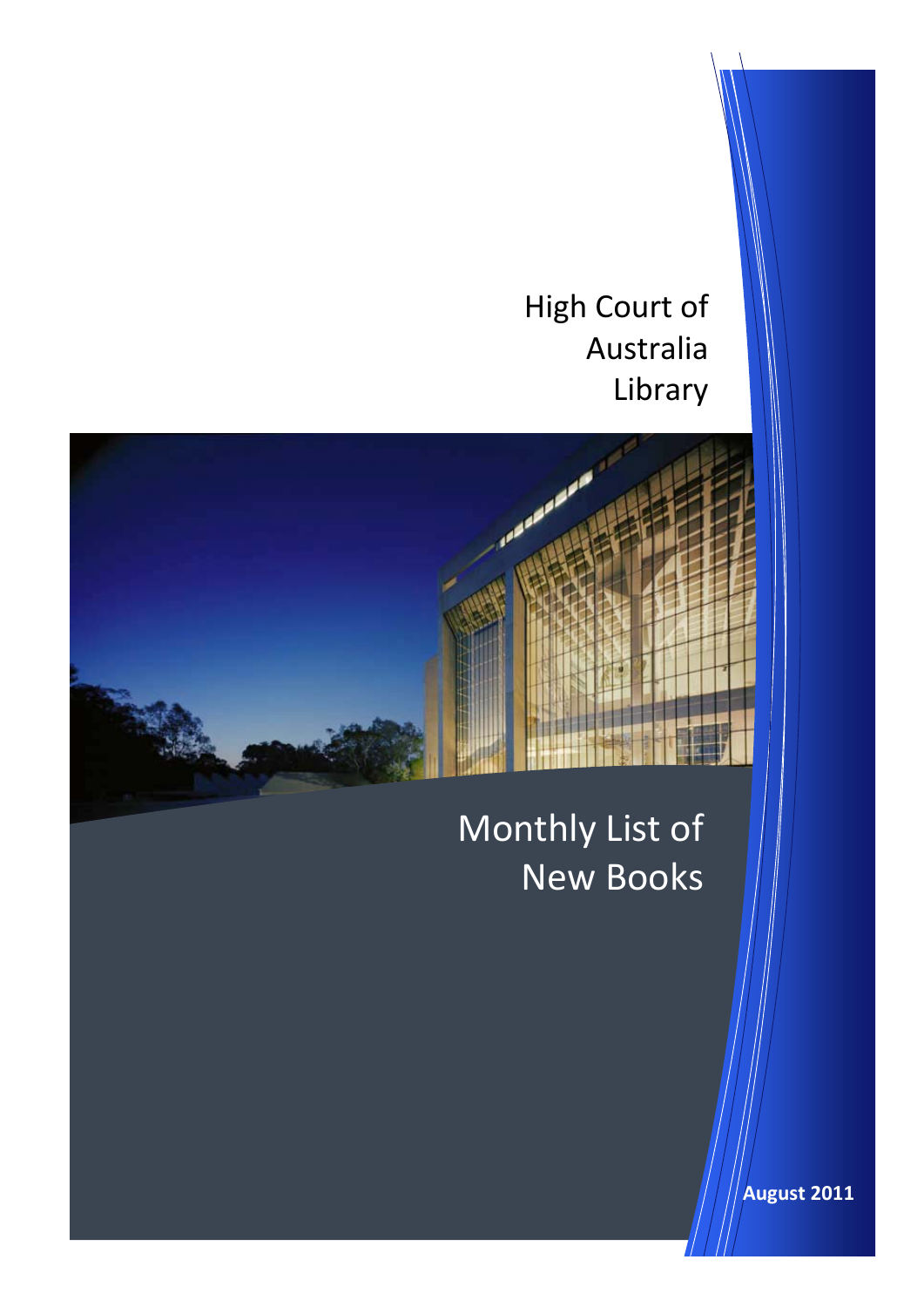

# **JURISPRUDENCE**

[Constituting](http://library.hcourt.gov.au/record=b1041661%7ES1) law : legal argument and social values / edited by Justin T Gleeson;

Ruth CA Higgins. Annandale, N.S.W. : The Federation Press, 2011. KA55 CONS.

[Constitutional](http://library.hcourt.gov.au/record=b1041672%7ES1) theocracy / Ran Hirschl. Hirschl, Ran. Cambridge, Mass. : Harvard University Press, 2010. KA70.R4 HIR.

[Foucault's](http://library.hcourt.gov.au/record=b1041673%7ES1) monsters and the challenge of law / Andrew N. Sharpe. Sharpe, Andrew N. Abingdon : Routledge, c2010. KA60 SHA.

# **GENERAL & COMPARATIVE LAW**

# **Biography, etc.**

The strange [alchemy](http://library.hcourt.gov.au/record=b1041001%7ES1) of life and law / Albie Sachs. Sachs, Albie, 1935‐ Oxford ; New York : Oxford University Press, c2009. KB15 SAC.

# **INTERNATIONAL LAW**

# **Conflict of laws**

[International](http://library.hcourt.gov.au/record=b1040720%7ES1) commercial litigation and dispute resolution : the proceedings of a [conference](http://library.hcourt.gov.au/record=b1040720%7ES1) organised by the Federal Court of Australia, the Ross Parsons Centre of [Commercial,](http://library.hcourt.gov.au/record=b1040720%7ES1) Corporate and Taxation Law and the Business Law Section of the Law Council of [Australia](http://library.hcourt.gov.au/record=b1040720%7ES1) / edited by K E Lindgren.

International Commercial Litigation and Dispute Resolution Conference (2009 : Canberra, A.C.T.).

Sydney : Ross Parsons Centre of Commercial, Corporate and Taxation Law, 2010. KC2127 INT.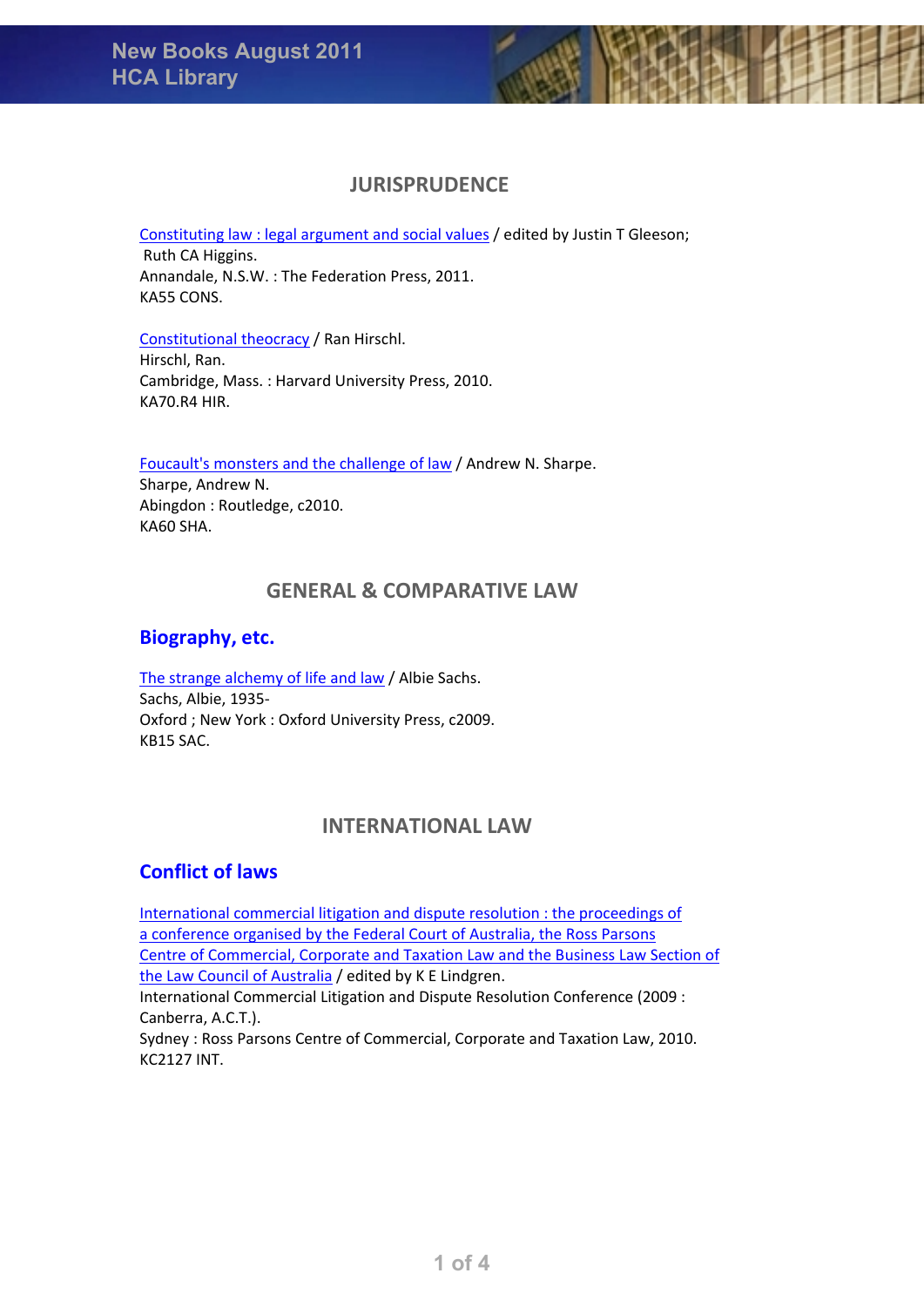

#### **Administration of justice**

Limits of legality : the ethics of lawless [judging](http://library.hcourt.gov.au/record=b1041218%7ES1) / Jeffrey Brand‐Ballard. Brand‐Ballard, Jeffrey. Oxford ; New York, N.Y. : Oxford University Press, 2010. KL240.3.G1 BRA.

# **PUBLIC LAW**

#### **Constitutional and administrative law**

The endurance of national [constitutions](http://library.hcourt.gov.au/record=b1041671%7ES1) / Zachary Elkins, Tom Ginsburg, James Melton. Elkins, Zachary, 1970‐ Cambridge ; New York : Cambridge University Press, 2009. KM32 ELK.

The [constitution](http://library.hcourt.gov.au/record=b1040293%7ES1) in 2020 / edited by Jack M. Balkin and Reva B. Siegel. BALKIN, Jack M. Oxford : Oxford University Press, 2009. KM31.G1 CON.

#### **PRIVATE LAW**

#### **Contract and tort**

Medical [negligence](http://library.hcourt.gov.au/record=b1041667%7ES1) : non-patient and third party claims / Rachael Mulheron. Mulheron, Rachael P. Farnham, Surrey, England ; Burlington, VT : Ashgate, c2010. KN33.33.M4 MUL.

#### **Property**

[Construction](http://library.hcourt.gov.au/record=b1041177%7ES1) law in Australia / Ian Baily, Matthew Bell. BAILEY, Ian. 3rd ed. North Ryde : Lawbook Co., 2011. KN83.8 BAI3.

Land contracts in [Queensland](http://library.hcourt.gov.au/record=b1041655%7ES1) / Sharon Christensen ... [et al.]. 3rd ed. Annandale, N.S.W. : Federation Press, 2011. KN73.K2Q CHR3.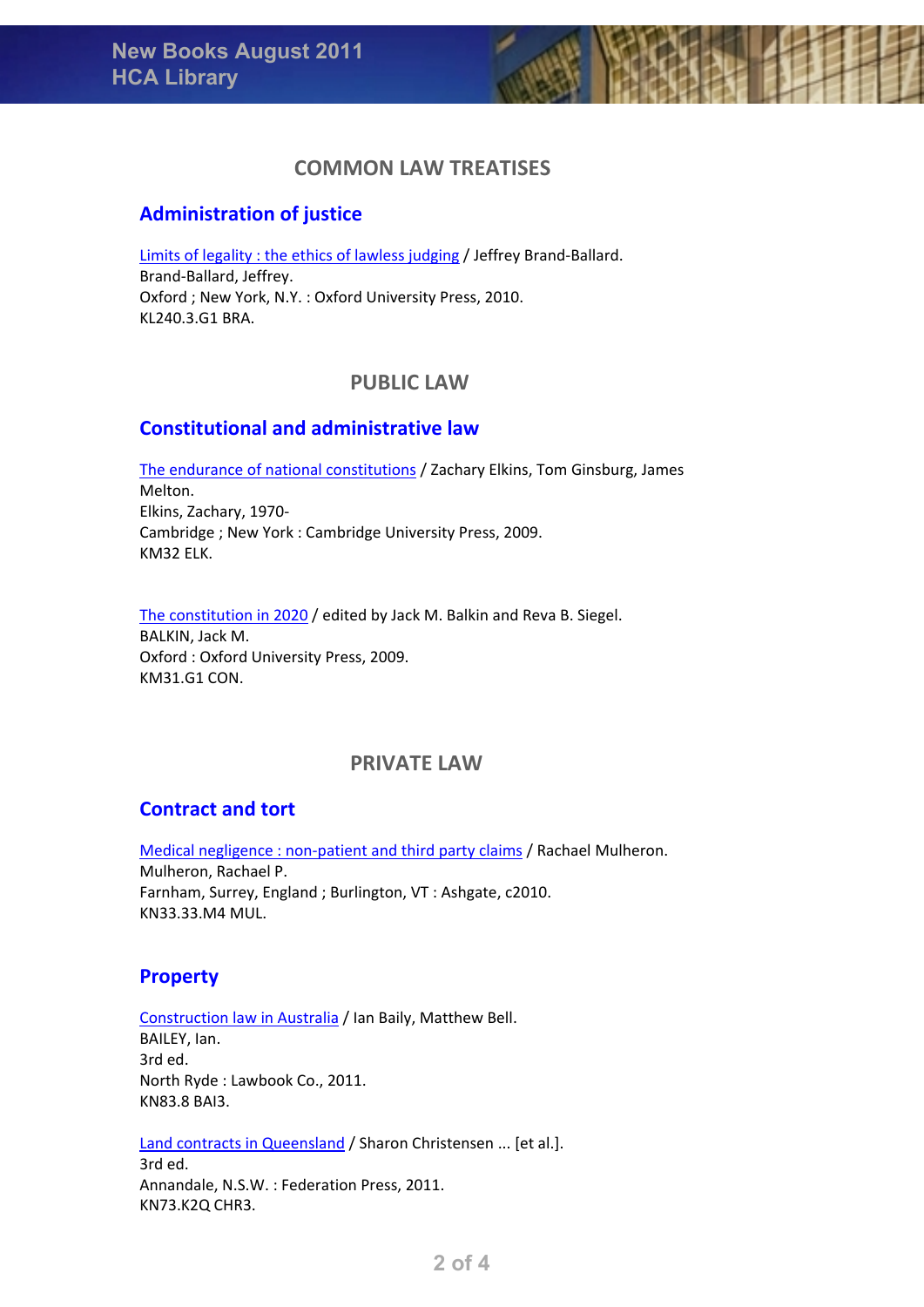Mills, mines and other controversies : the [environmental](http://library.hcourt.gov.au/record=b1041660%7ES1) assessment of major [projects](http://library.hcourt.gov.au/record=b1041660%7ES1) / editors, Tim Bonyhady ; Andrew Macintosh. Annandale, N.S.W. : The Federation Press, 2010. KN94.K1 MIL.

Supreme neglect : how to revive [constitutional](http://library.hcourt.gov.au/record=b1039686%7ES1) protection for private property EPSTEIN, Richard Allen. Oxford : Oxford University Press, 2008. KN50 EPS.

#### **Persons and social laws**

Contempt of court : unofficial voices from the DOGS [Australian](http://library.hcourt.gov.au/record=b1063548%7ES1) High Court case / Margaret Jean Ely. Ely, Jean. 1st ed. West Melbourne, Vic. : Dissenters Press, 2010. KN184.2.K1 ELY.

Public and [environmental](http://library.hcourt.gov.au/record=b1041657%7ES1) health law / Christopher Reynolds.

Reynolds, Christopher, 1950‐ Annandale, N.S.W. : Federation Press, 2011. KN185.K1 REY P.

# **Industrial law**

Safety, security, health and [environment](http://library.hcourt.gov.au/record=b1041662%7ES1) law / Michael Tooma. Tooma, Michael. 2nd ed. Annandale, N.S.W. : Federation Press, 2011. KN198.K1 TOO2.

# **Equity**

Cases and [materials](http://library.hcourt.gov.au/record=b1041663%7ES1) on equity and trusts / J.D. Heydon ; M.J. Leeming. Heydon, John Dyson. 8th ed. Chatswood, N.S.W. : LexisNexis Butterworths, 2011. KN210 HEY8.

# **Commercial law**

[Ellinger's](http://library.hcourt.gov.au/record=b1041124%7ES1) Modern banking law / E.P. Ellinger, Eva Lomnicka, and C.Hare. Ellinger, E. P. (Eliahu Peter), 1933‐ 5th ed. Oxford ; New York : Oxford University Press, 2011. KN303.A1 ELL5.